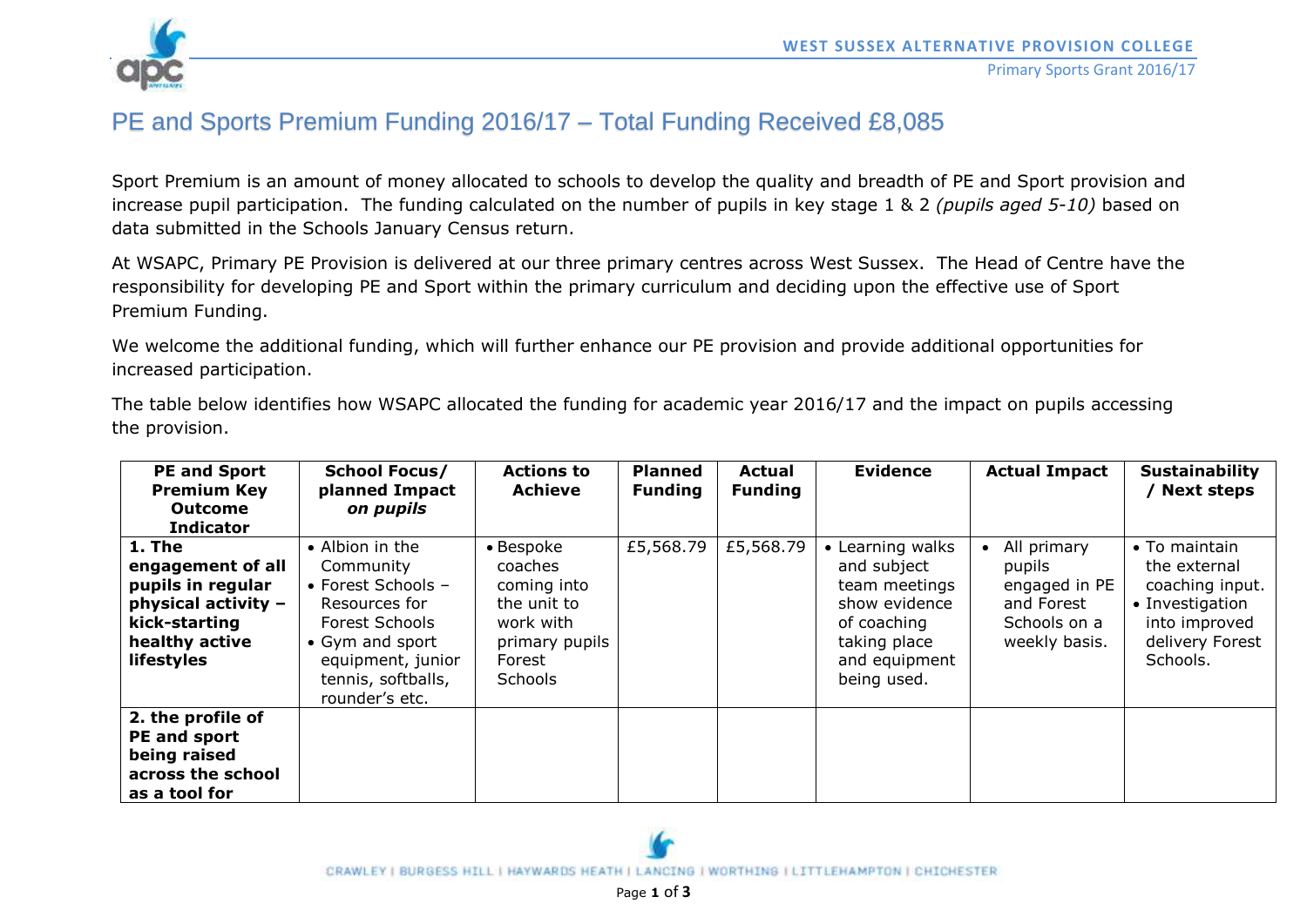

## **WEST SUSSEX ALTERNATIVE PROVISION COLLEGE**

Primary Sports Grant 2016/17

| whole school<br>improvement                                                                        |                                                                                            |                                                                                                                         |           |           |                                                                                                                                                                                         |                                                                                                                  |                                                                                                                                                            |
|----------------------------------------------------------------------------------------------------|--------------------------------------------------------------------------------------------|-------------------------------------------------------------------------------------------------------------------------|-----------|-----------|-----------------------------------------------------------------------------------------------------------------------------------------------------------------------------------------|------------------------------------------------------------------------------------------------------------------|------------------------------------------------------------------------------------------------------------------------------------------------------------|
| 3. increased<br>confidence,<br>knowledge and<br>skills of all staff in<br>teaching PE and<br>sport | Staff from some<br>$\bullet$<br>centres to take<br>part in<br>CPD/training.                | • Leaders<br>course in<br>archery and<br>mountain<br>biking<br>• Sports Basic<br>Training                               | £790.70   | £790.70   | • Learning walks<br>and subject<br>team meetings<br>show evidence<br>of activities<br>being delivered<br>through<br>qualified staff.<br>• Staff CPD<br>records reflect<br>the training. | · Pupils given<br>the opportunity<br>to take part in<br>a wide range of<br>activities led by<br>qualified staff. | To ensure<br>$\bullet$<br>Outdoor<br>Education<br>activities are<br>delivered to<br>pupils in all<br>centres.                                              |
| 4. broader<br>experience of a<br>range of sports<br>and activities<br>offered to all<br>pupils     | <b>Blacklands Farm</b><br>$\bullet$<br>• Weirwood<br>Reservoir<br>Angling for<br>Education | • Bungee<br>• Archery<br>• Equipment<br>and resources<br>for forming<br>Forest<br>Schools area<br>• Angling<br>Sessions | £1,518.11 | £1,518.11 | • Equipment is in<br>centres and<br>being used<br>regularly<br>observed by<br>the head of<br>centre and<br>through<br>learning walks.                                                   | • Pupils are<br>using a wide<br>range of<br>equipment and<br>participating in<br>off-site school<br>visits.      | • Ensure that<br>the equipment<br>is used<br>regularly and<br>maintained.<br>• Continue to<br>plan for a wide<br>range of<br>activities for all<br>pupils. |
| 5. increased<br>participation in<br>competitive sport                                              | Peter Ashley<br>$\bullet$<br>Centre                                                        | • Archery<br>• Assault<br>course<br>Initiative tests<br>$\bullet$ Climbing                                              | £207.40   | £207.40   | • Learning walks,<br>centre records<br>and subject<br>meeting<br>minutes show<br>evidence of<br>pupils visiting<br>the Peter<br>Ashley Centre.                                          | • Pupils are<br>being taken off<br>site on a<br>regular basis to<br>the Peter<br>Ashley Centre.                  | • Use further<br>funding to<br>ensure these<br>visits can be<br>maintained.                                                                                |